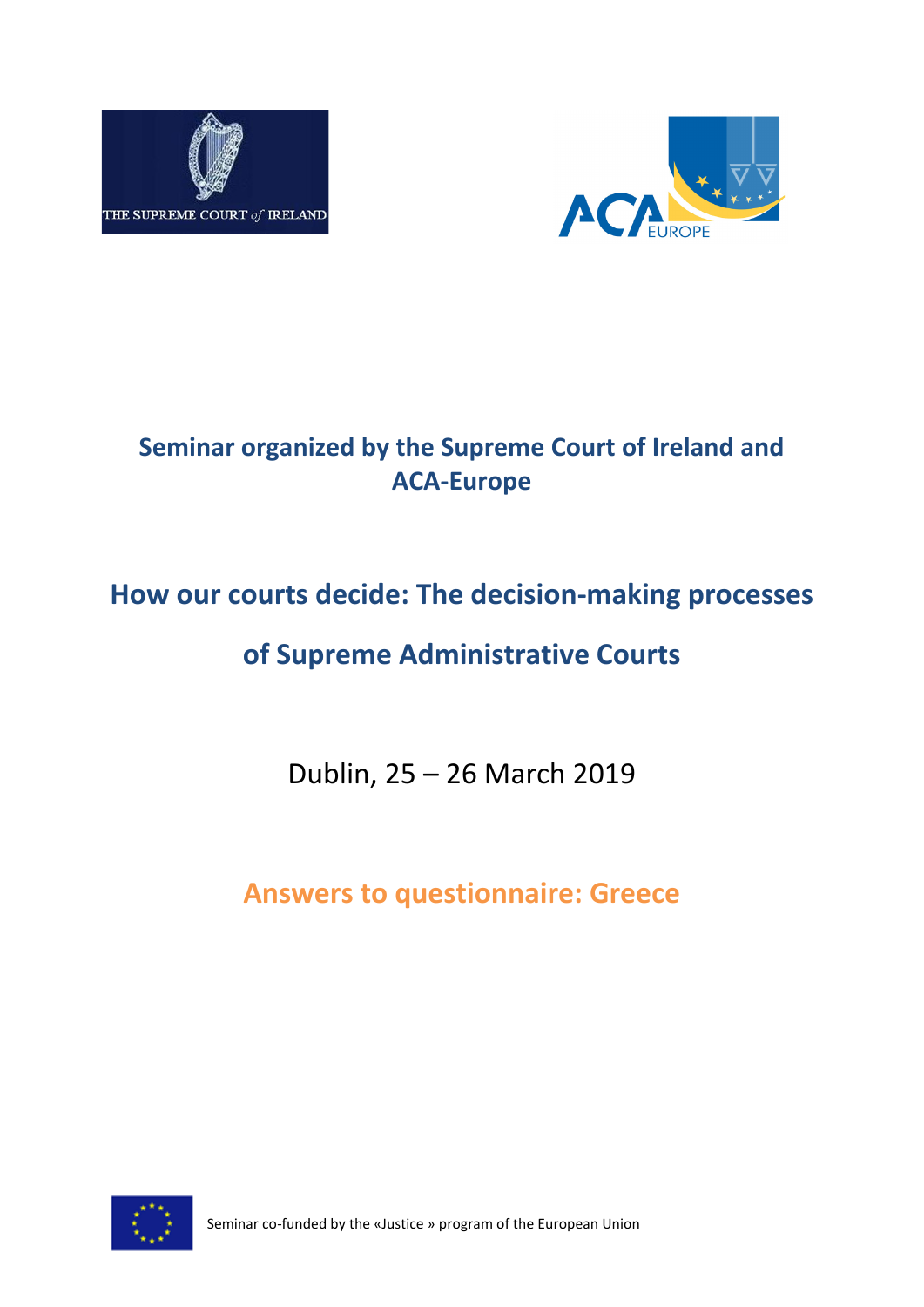# **ACA Seminar How do our courts take a decision: The decision-making process of supreme administrative courts Dublin, 25-26 March 2019**

**Supreme court of Ireland**

### **Questionnaire**

#### **I. Introduction**

1.1 The seminar focuses on the process adopted by our National Supreme Administrative Courts to make their decisions. Each Court applies its own official rules, which are derived from the substantive law or its internal regulation or its official procedures. Additionally, each legal system is marked by its own culture and traditions, which demonstrates how the decision-making process evolves.

1.2 The purpose of this questionnaire and the seminar that will follow is to help us better understand the similarities and the deviations that exist between the decision-making processes of different Supreme Administrative Courts. For the purpose of comparison, we hope to obtain some useful information. We also hope that this information will help each Supreme Administrative Court to understand the process better, by which the Courts of other Member States of the EU are able to take their decisions.

1.3 The seminar to be held on 25 and 26 March 2019 in Dublin and for which this preparatory questionnaire is distributed, is considered interconnected with the one that will be organised by our German collaborators at the sidelines of the General Assembly, to be held from 12 to 14 March 2019 in Berlin. Although the issues raised inevitably overlap in some respects, it is expected that the Dublin seminar will focus on the Court's decision-making process, while the Berlin seminar will focus on access to the Supreme Court and its functions, including, for example, the question of whether procedural administrative law provides for "filters".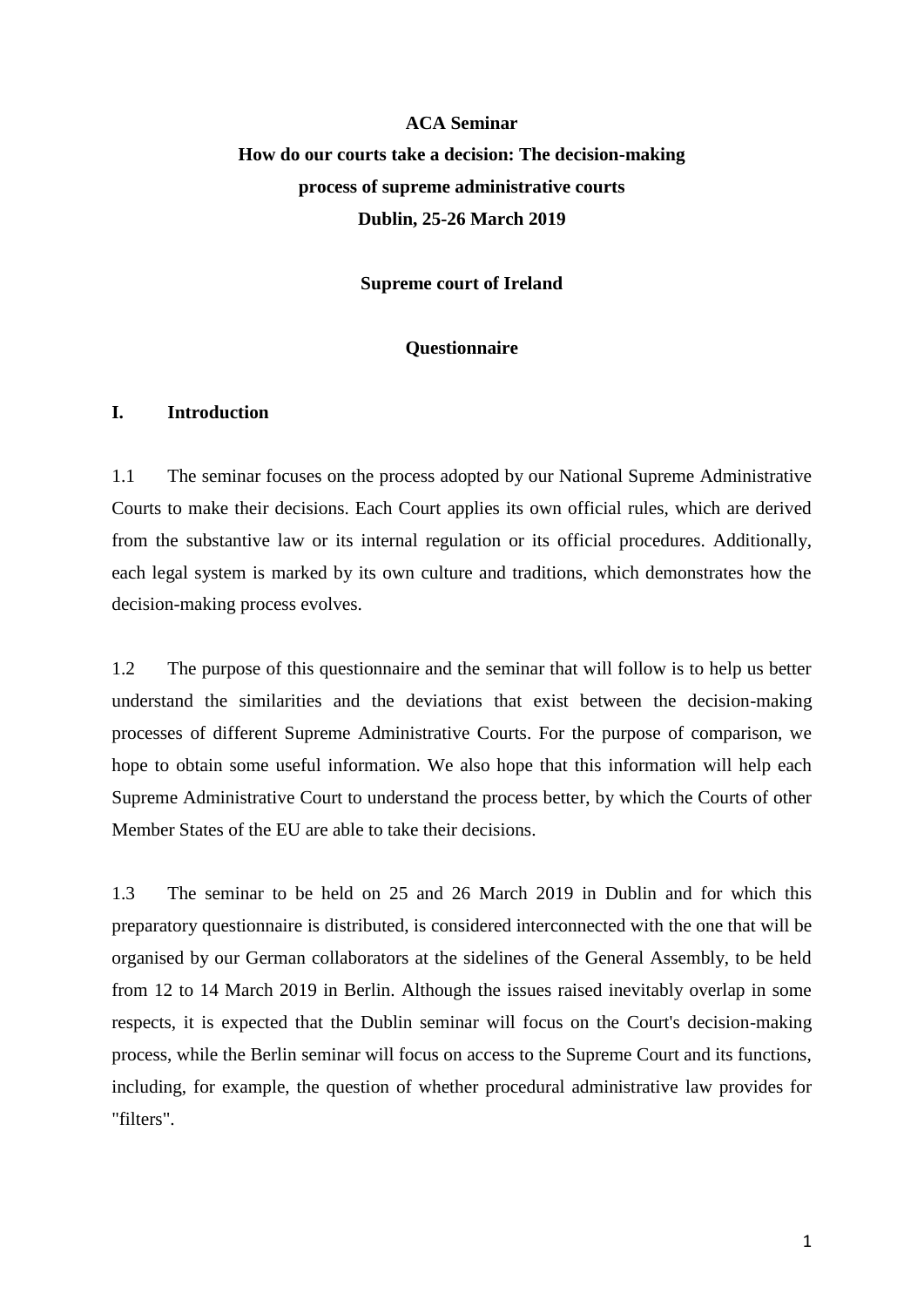1.4 In addition, although this project is independent of ACA-Europe's transverse analysis on "The Quality of Judgments", there is an inevitable line between certain elements of the questionnaire prepared for this project and some aspects of this questionnaire.

1.5 Kindly note that to answer this questionnaire, it is not necessary (except for statistical questions regarding the number of cases in Part C) to take into account the procedures that ended after the provisional judgments were pronounced.

1.6 Moreover, if your institution exercises legislative functions, for example by giving your opinions on draft laws, and rules on the cases referred to the courts, it is not necessary to include the information related to legislative functions in the responses to the questions below.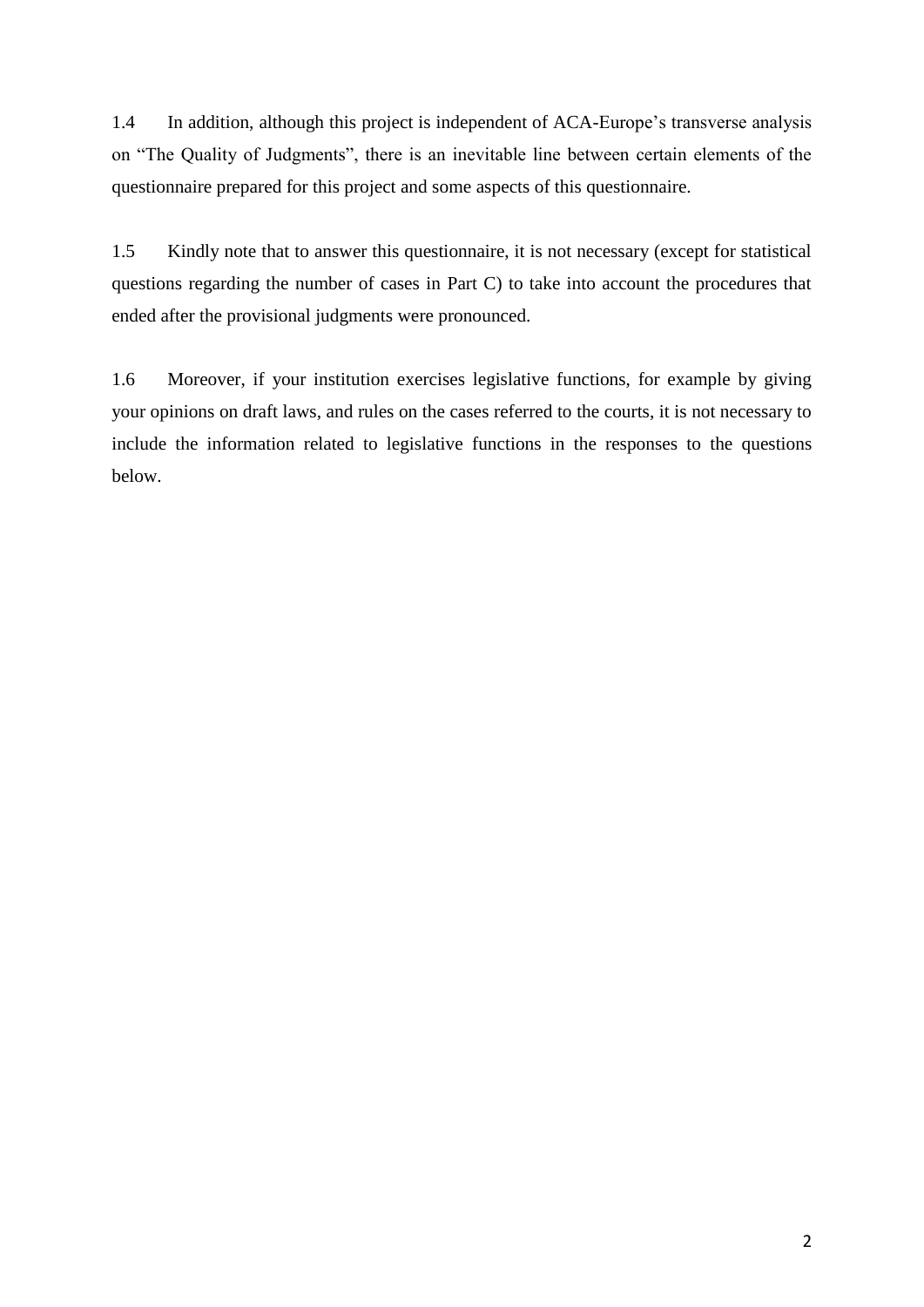# **II. Questions**

# **A. General questions regarding your Supreme Administrative Court/Council of State**

1. What is the official title of your Supreme Administrative Court/Council of State ("institution")? Please specify your institution's name in your national language and its English translation, if possible.

Symvoulio tis Epikrateias (in Greek), Council of State (in English).

2. What country/territory does it serve?

## Greece.

3. Where is the institution based (i.e. its seat)?

## Athens.

4. Please provide a link to the website of your institution (if applicable), with a link to the English or French versions or pages of the website, if applicable.

The website of the Council of State is: [www.adjustice.gr.](http://www.adjustice.gr/) In fact, it is a common website for the Council of State and other administrative courts, which includes a part specific to the Council of State. The site has pages in English and the links to national institutions, international bodies and the Councils of State and supreme administrative courts around the world. The site particularly includes the links to the website of the Association of Councils of State and supreme administrative courts of the European Union and also that of International Association of Higher Administrative Courts.

## **B. The structure of your Supreme Administrative Court/Council of State**

5. Please describe in brief: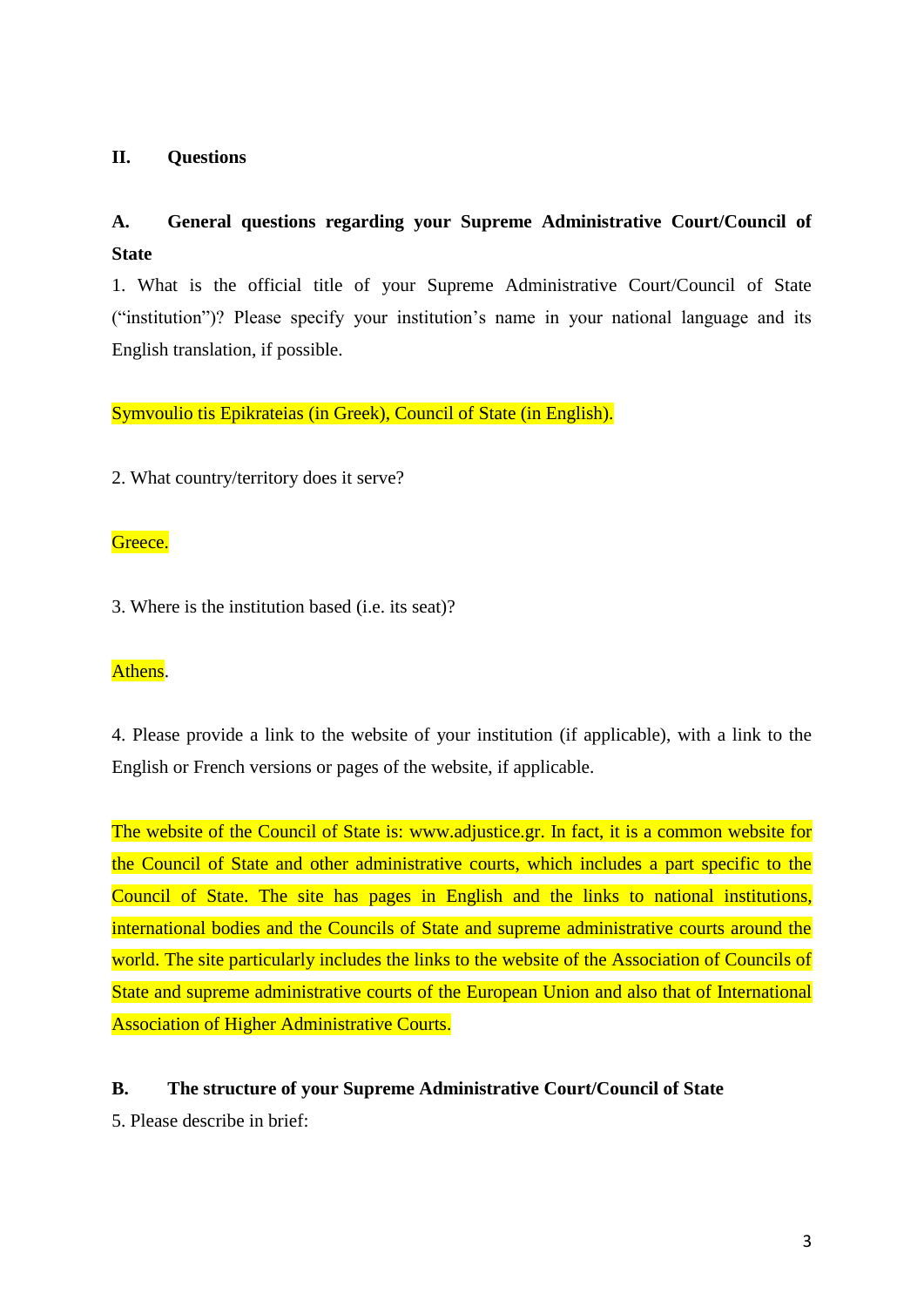(a) The main functions of your institution (e.g. court of first instance and of last instance, court of cassation or court of appeal);

The Hellenic Council of State has jurisdiction in the first and last instance for the appeals against regulatory decrees and acts as well as against certain acts of individual application. The Council of State is also an appeal court particularly as regards the law governing foreigners and refugees. The Council of State is also a court of cassation of judgments delivered by the administrative courts of appeal. Lastly, the Council of State exercises advisory functions as it gives opinions on draft regulatory decrees.

(b) The nature of your institution (for e.g. Supreme Administrative Court or Supreme Court having jurisdiction over other domains of law);

The Hellenic Council of State is the supreme court of the administrative branch.

and

(c) The position it holds in the overall judicial system of your country/territory

The Hellenic Council of State is the supreme court of the administrative branch in the same way as the Court of Cassation is the supreme court of the judicial branch. Lastly, the Court of Auditors is the third supreme court in Greece but with limited jurisdiction.

#### **C. Number of cases**

-

6. How many judges<sup>1</sup> work for your institution?

168 judges work for the Hellenic Council of State (including the President, 10 Vice-Presidents, 51 Counsellors of State, 58 masters of chambers and 48 auditors).

<sup>&</sup>lt;sup>1</sup>Kindly include only the number of judges and not the number of Advocate-generals (which is the subject of question 11) or the number of court officers/judicial clerks/legal researchers (which is the subject of question 13).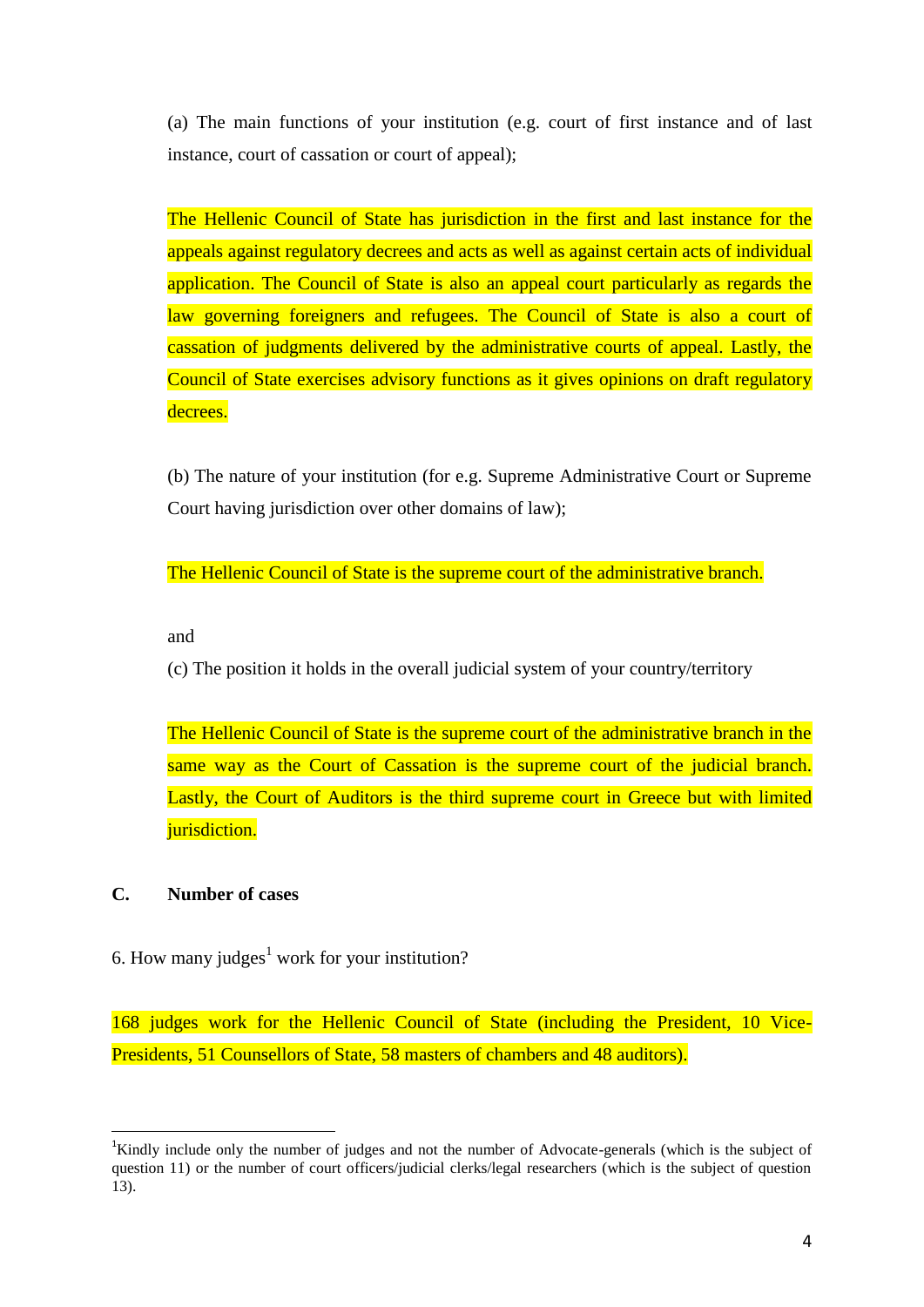7. How many cases are $^2$  brought before your institution every year on average?

4000 approximately.

8. How many cases does your institution adjudicate  $3$  every year on an average?

6000 approximately.

#### **D. Internal organisation of the Supreme Administrative Court**

9. Is your institution composed of chambers/divisions?

Yes.

10. If yes, please provide the following details:

a. How many chambers/divisions are there?

The Council of State consists of six sections as well as the plenary session of the litigation.

b. How many judges serve in each chamber/division?

Between 16 and 12 working in each section.

c. The nature of the specific domains of specialisation of your Supreme Administrative Court by chamber or otherwise (if applicable) (For e.g. commercial division, environmental division, etc.)

<sup>1</sup> <sup>2</sup>In this question, the term "cases" refers to the average number of new cases filed each year, whether they are adversarial (where the judge(s) delivers a judgment on a litigation) or non-adversarial (when a case not pertaining to a legal litigation is brought before the Supreme Administrative Court) and in all categories of cases if your Supreme Administrative Court does not solely handle cases related to administrative law (for example, civil and commercial law, criminal law, etc.) It includes cases in which the institution delivers its judgement in writing as well as in the course of a hearing. This term includes applications submitted to the Supreme Administrative Court before the implementation of any filtering procedure, if such a mechanism exists.

<sup>&</sup>lt;sup>3</sup>Kindly indicate the average number of cases closed in your Supreme Administrative Court every year, whether by a judgment or any other decision terminating the procedure, whether in in writing or within the framework of a hearing.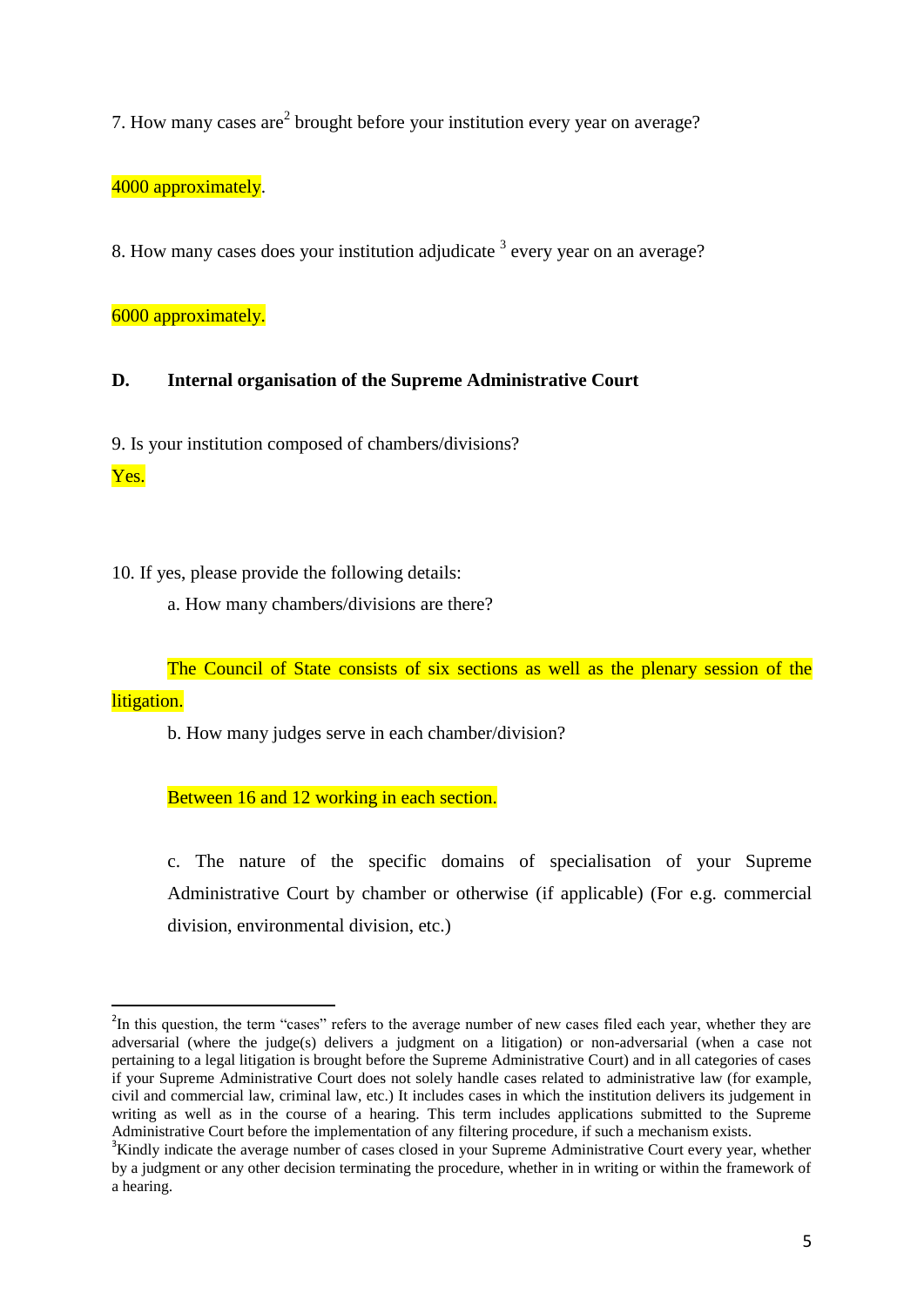Section 1 deals with cases related to social security as well as claims for damagesinterests against the State, the territorial authorities and legal persons of public law. Section 2 deals with tax-related cases. Section 3 deals cases related to organisation of administration and the career development of government officials and other staff members of public corporation. Section 4 deals with cases related to Economical and Alien laws. Section 5 deals with cases related to protection of environment, cultural heritage and town planning. It also gives opinions on draft regulatory decrees. Lastly, section 6 deals with cases related to public contracts (except for proceedings for abuse of authority directed against the acts preceding the public procurement, which are shared between the 2nd and the 4th section of the Council of State), expropriations and requisitions, to remuneration of staff members of public corporations and to the recovery of State debts.

d. Do judges change chambers/divisions? If yes, how is the transfer decided?

Yes. The transfer of judge from one section to another is, in principle, determined by the requirements of the department. However the requests and duration of judges is also taken into account. The allocation of judges in the sections of the Council of State is carried out by the order of the plenary session of the Council of State. The same applies to the transfer of judges from one section to another.

e. Can a judge be simultaneously posted to multiple Chambers?

#### Not in principle.

f. Are there many different levels of chambers, for example an "ordinary chamber" and a Chamber for Constitutional Review?

The ordinary session of sections has five judges. For more important cases the section has seven judges. There is a plenary session of litigation for the most important cases, which comprises at least 17 judges. For the cases of extreme importance, the plenary session of litigation comprises at least 25 judges, which belong to different sections.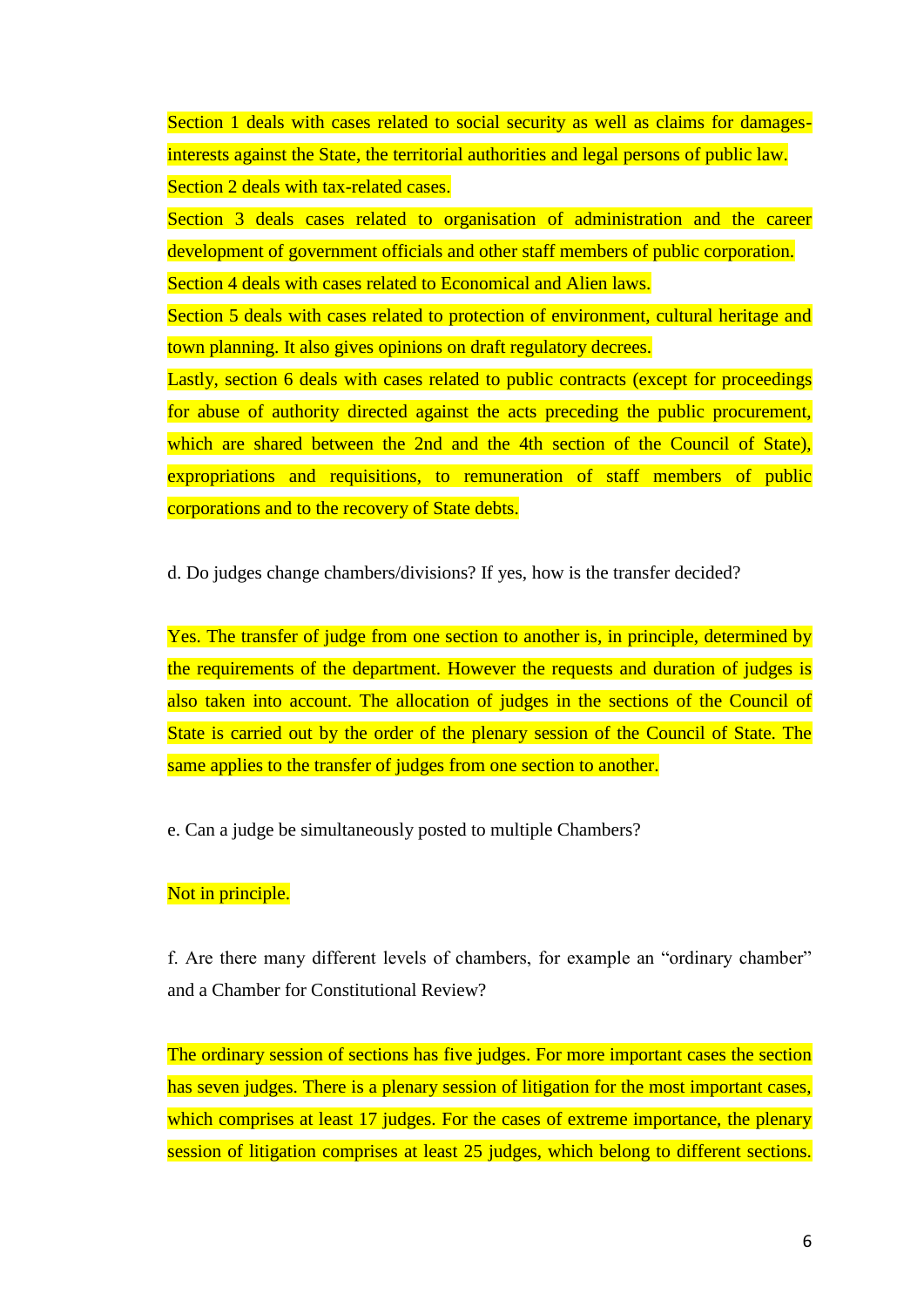When a section will deliver a judgment that a legislative provision is contrary to the Constitution, it must refer the case to the plenary session of litigation.

g. How many judges are usually allocated for examining and judging a matter, on an average?

#### Five.

h. Does the number of judges allocated to decide cases vary?

Yes.

#### If yes:

(i) On the basis of which rules or factors?

The general rule is that the cases are examined by the sections that comprise 5 judges.

(ii) Who decides the number of judges that are appointed to examine and judge a case in particular?

It is the presidential decree 18/1989 governing the Council of State that provides for the number of section judges in general.

i. Is there a procedure permitting certain cases to be sent to an enlarged board of appeal or to a plenary session? If yes, how is the judgement made and how many judges decide the matter?

The aforementioned decree provides, on the one hand, that the section of five judges can refer a case on account of its importance, to the section of seven judges and on the other hand, that the Vice-President who chairs a section, may directly refer a case to the section of seven judges. Similarly, the cases that are extremely important can be referred to the plenary session of litigation, either by a decision rendered by the section of five or seven judges or by the President of the Council of State.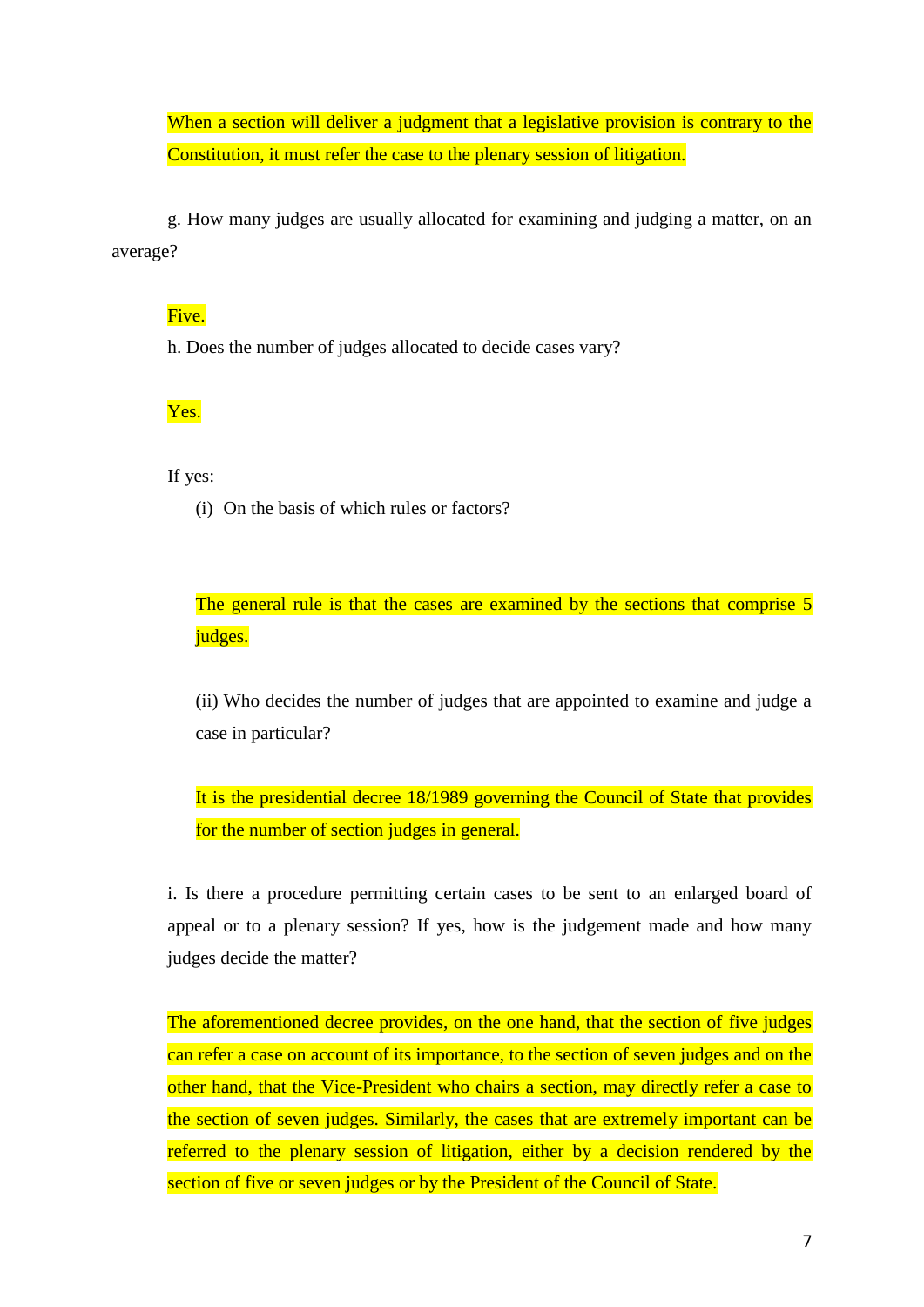j. Are judges confined to other specific role (e.g. rapporteur, case in-charge, other specific responsibilities, etc.) for a case in particular?

If yes, please specify the other roles and explain how they are assigned.

For each case, the judgment of which is delivered in a section or at a plenary session of litigation, one of the judges of the section/session is called a Rapporteur. The Rapporteur of each case is appointed by the judge who chairs each session (in principle a Vice-President or the President of the Council of State).

k. How important is the role of the President of the Court for deciding:

(i) the allocation of cases to chambers or benches of judges;

(ii) the number of judges assigned to examine and judge a case in particular;

(iii) the allocation of additional cause lists to the judges (see (f) above);

(iv) all other information you consider relevant in this context. For example, are there other special benches, General Meetings or benches of judges to whom cases are allocated.

The allocation of cases to the sections of the Council of State is determined by the jurisdiction of each section. The jurisdiction of sections is defined by the presidential decree 361/2000 and was presented, in its broad outlines above (D10 c). However, the President of the Council of State can definitively determine the section competent for a case when a section considers itself as incompetent, which is rather rare. Moreover, the President of the Council of State can directly refer a case to the plenary session of litigation of the Council of State on account of its importance. Lastly, the President of the Council of State appoints the Rapporteur of all the cases ruled by the plenary session of litigation of the Council of State (those which he himself referred to this session and those that were referred to by the sections).

11. Does the post of an Advocate-General exist in your legal system? If yes, please indicate:

The Advocate-General office does not exist in the Hellenic Council of State.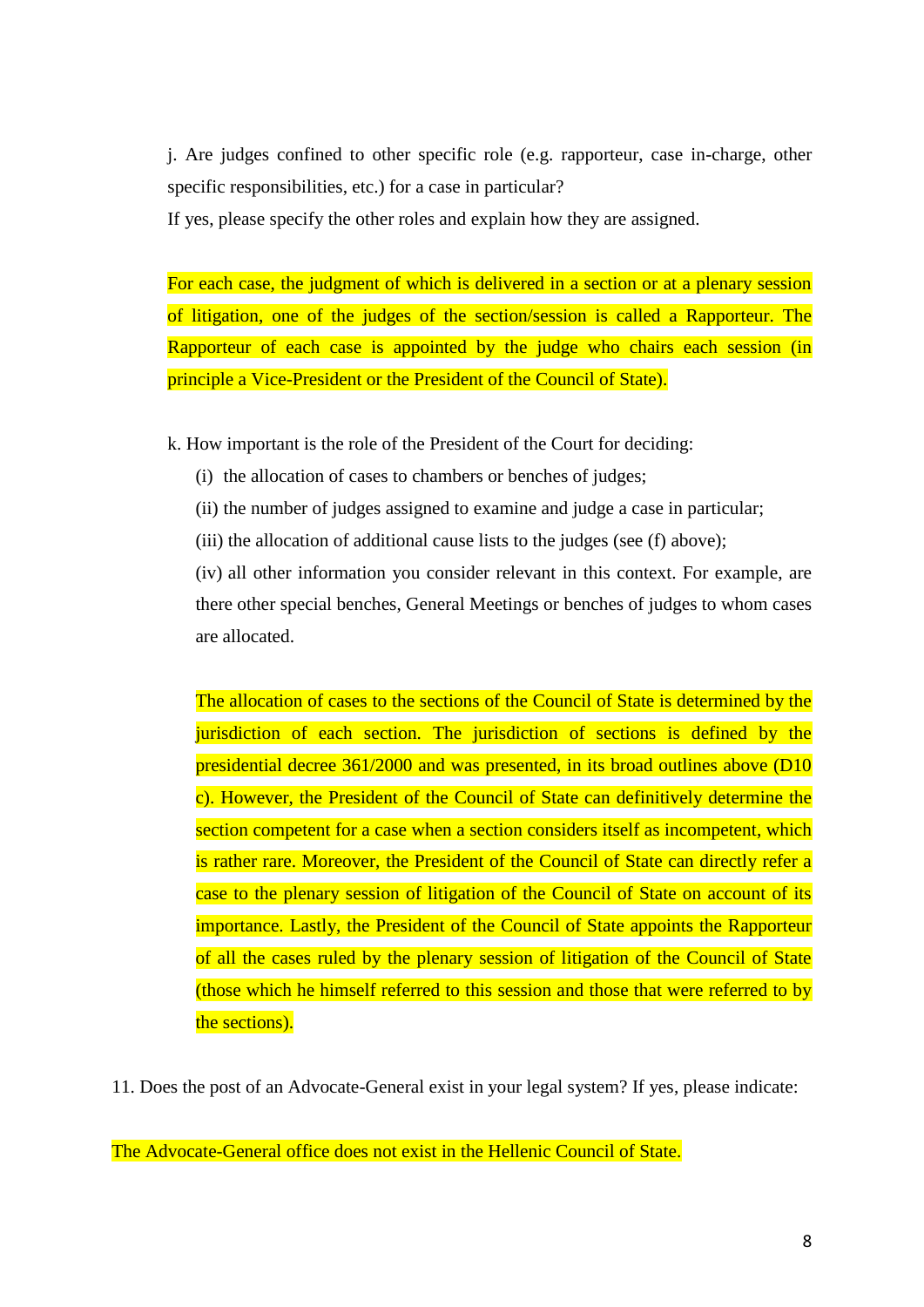(i) the number of Advocate-Generals or members executing equivalent roles in your institution;

(ii) the role of the Advocate-General in your institution; and

(ii) the extent to which the Attorney-General participates in the procedures before your institution.

#### **E. Research and administrative assistance**

12. What is the level of research and/or administrative assistance that your institution receives?

The legal research assistance of the Council of State is provided by auditors of the Council of State who are full judges and constitute the first rank of judges of the Council of State. In addition there is a case-law and research executive committee at the Council of State, which is chaired by the Master of chambers, who is assisted by at least two auditors. This executive committee identifies, among other things, the case-law of the Council of State and drafts the bulletin of its case-law. The executive committee also monitors the case-law of the European Court of Justice, the Strasbourg Court of Justice and, in general, courts of justice of different foreign countries. The administrative assistance of the Council of State is provided by its secretariat.

13. How many officials provide assistance for legal research to your institution?

### The Council of State currently comprises 48 auditors.

14. Do the officials who provide assistance for legal research to your institution also provide administrative assistance?

The auditors of the Council of State only provide legal research assistance. The secretariat of the Council of State, in principle composed of court officials, provide administrative assistance.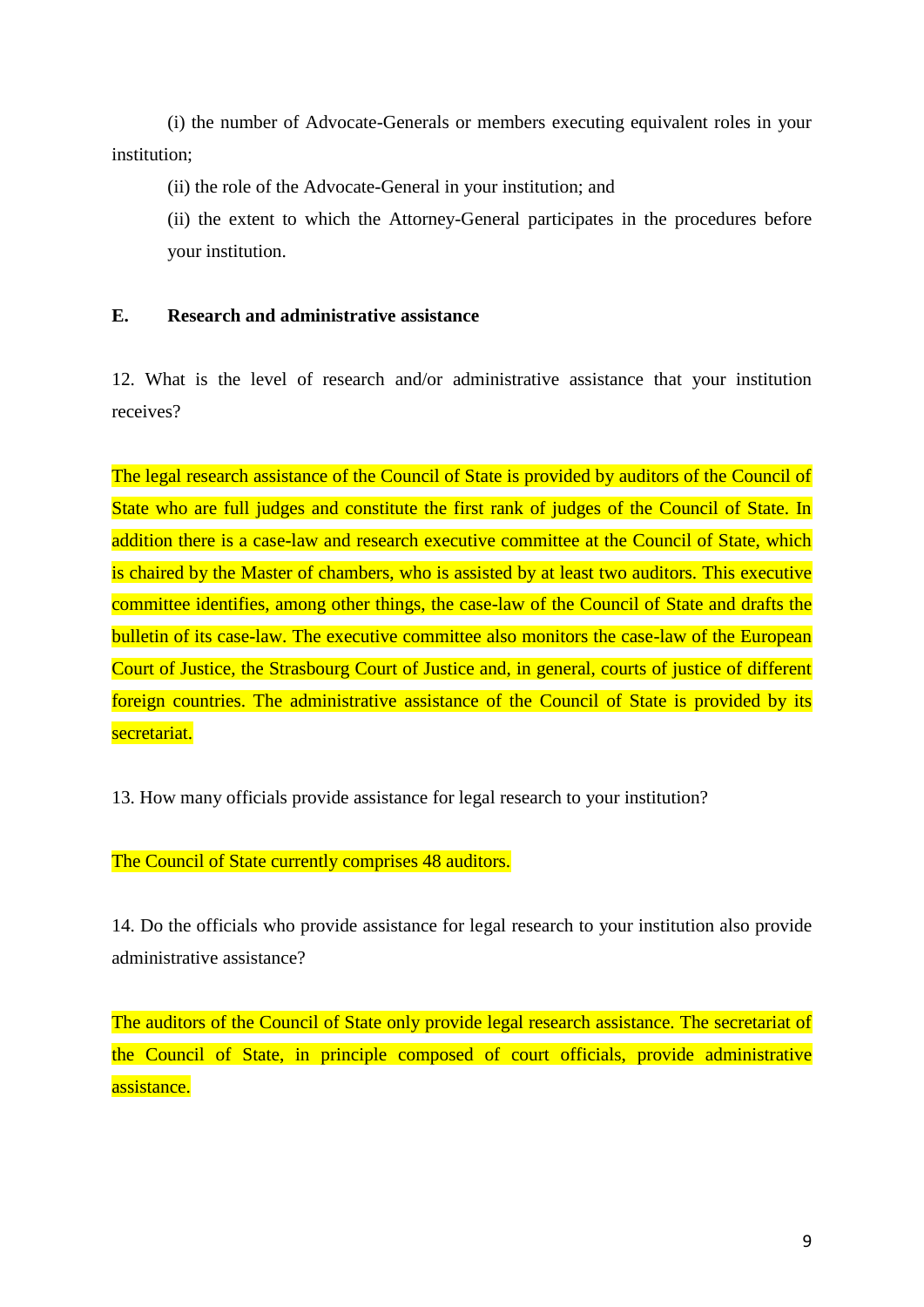15. Are the legal research and administrative assistance services common (i.e. shared between judges) or assigned individually to judges or is there both a common service and researchers assigned to particular judges? Please explain.

Each Councillor of State assigned to a case is allocated an auditor to assist in the preparation of the case. On the contrary, the administrative assistance services are mutualised.

16. If legal research and administrative assistance is provided individually to judges, is there also a research and documentation service or equivalent service providing additional common research assistance?

The aforementioned case-law and research executive committee is present at the Council of State.

17. To what extent do the assistants/legal secretaries help the judges in your institution, supposing that this be the case, especially in matters concerning:

(a) preparing documents prior to the hearings, such as a note meant to help the judge before the trial of a case;

- (b) carrying out legal research to help the judge reach a decision in a case;
- (c) discussions regarding certain aspects of a case with a judge, verbally or in writing;
- (d) examination and evaluation of applicable legislation;
- (e) analyses of comparative law;
- (f) writing parts of judgements;
- (g) proposal of suggestions of judgements or preliminary judgements for examination by the judge $(s)$ ;
- (h) any other element that you consider relevant in this context.

It is the responsibility of the auditors to investigate the cases. They first ensure that the administration file is complete and ask the parties, if necessary, to bring the documents that they consider essential for the investigation of the case. They carry out the research later and study the applicable legislation, as well as the relevant case-law. If the case is ready, they conduct the analyses of compared law. They finally draft a report on the factual questions and matters of law raised by the case and express their opinion on the pleas that are automatically raised. Lastly, the auditors often discuss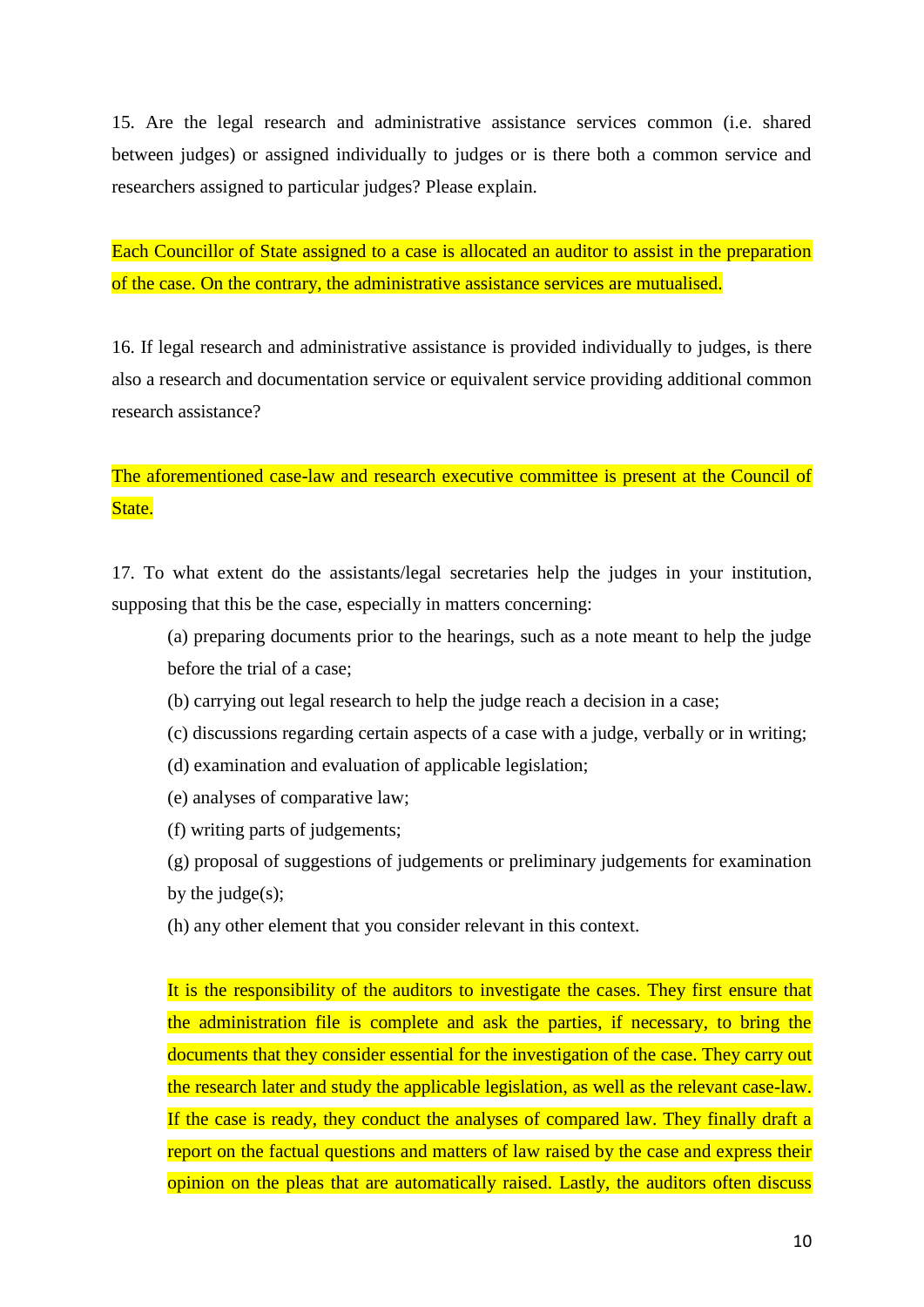the aspects of the case with the Counsellors of State. On the contrary, they do not draft any part of the judgements.

### **F. Hearings**

18. Is a hearing conducted in all cases?

A public hearing is conducted in almost all cases.

- 19. If a hearing is not conducted in majority of the cases:
	- (a) What is the percentage of cases usually involving a hearing?

It varies from one year to another and it is difficult to give a percentage. Currently 80% to 90% of the cases result in public hearings. In 2016 the number of cases resulting in public hearings did not cross 55% of the total number of cases studies by the Council of State, but this is an exception.

(b) On what basis (official rules or informal decisions) is the decision made to conduct a hearing in a case?

The presidential decree 18/1989 provides for the instances where a case may be studied without a public hearing. These are cases which do not pose legal difficulties because they are manifestly inadmissible or for which there is a settled case-law of the Council of State resulting either in the rejection of the appeal or annulment of the contested act.

(c) Can the parties to a case request a hearing? If yes, what is the importance, or what are the consequences, of such a request?

The applicant can always request for a public hearing. To the extent that an appeal has been dismissed without a public hearing by an order, the applicant may request for a public hearing but the legal costs are much higher in this case.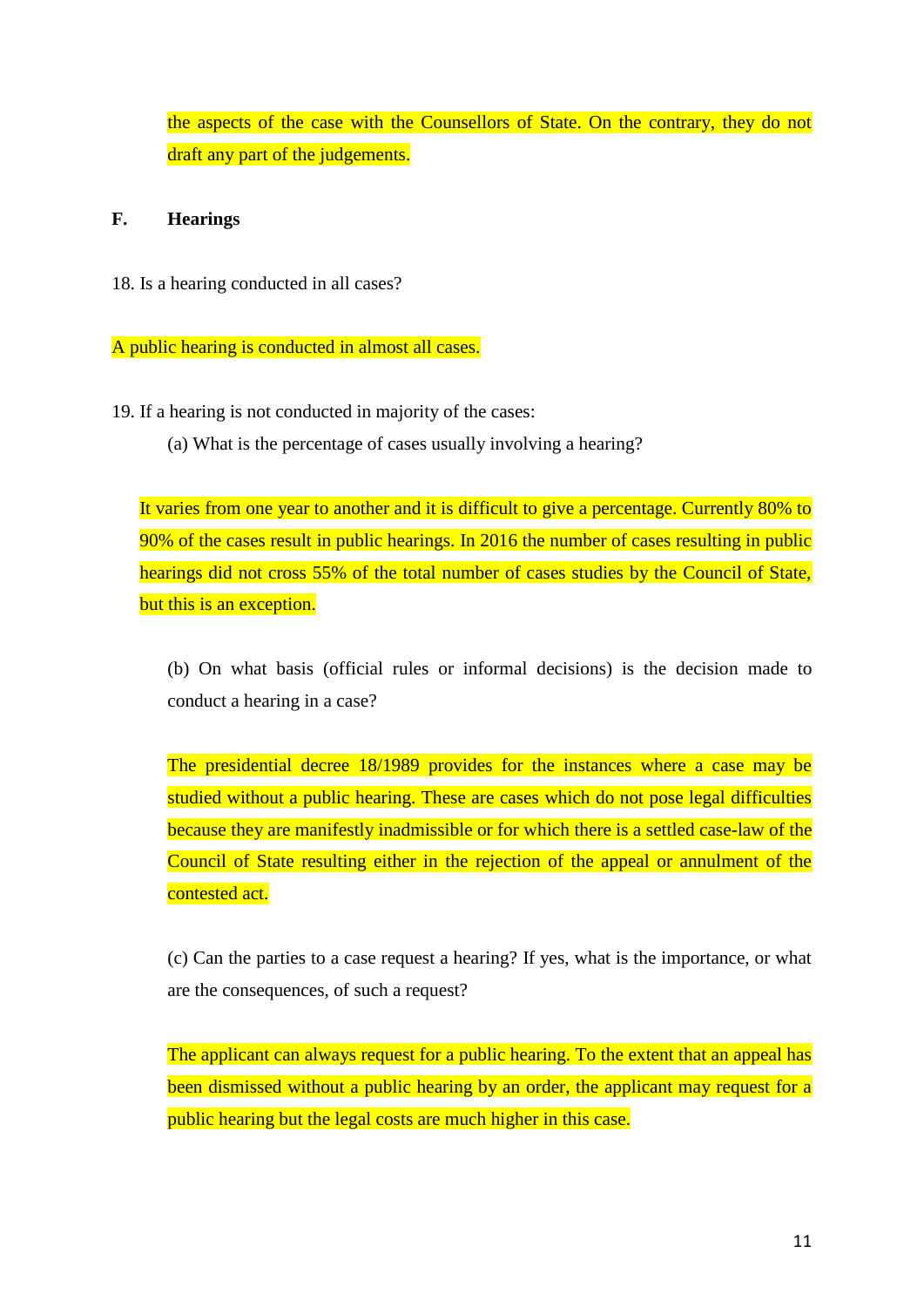20. Do the judges deliberate before a hearing? If this is the case, do these deliberations occur in all cases or in certain cases?

The judges do not deliberate before the hearing but after it.

21. Are time limits imposed on parties for making the concluding oral submissions in your institution?

During the hearing, an oral discussion takes place. Otherwise the procedure is carried out through written documents. The party may however address the rapporteur of the case before the hearing and present him their point of view.

22. Are the parties authorised to address the Court during an uninterrupted period? If so, for how much time?

The parties are authorised to address the Council of State separately from the session of appeal and until a few days after the hearing.

23. Are the arguments carried out in the course of a hearing limited to the questions mentioned in the depositions or the written statements of the parties or can they involve arguments on broader legal themes between the advocates/one party and the court?

The discussions during the hearing are, in principle, limited to the questions indicated in the written submissions of the parties and to the questions posed by the Rapporteur in his report.

24. Are parties authorised to submit other written briefs after a hearing?

Yes, within a fixed period of time after the hearing of each case by the President of the section.

25. Can a judge be excluded from a proceeding by reason of a legal opinion expressed in the course of a hearing and giving rise to the perception of bias?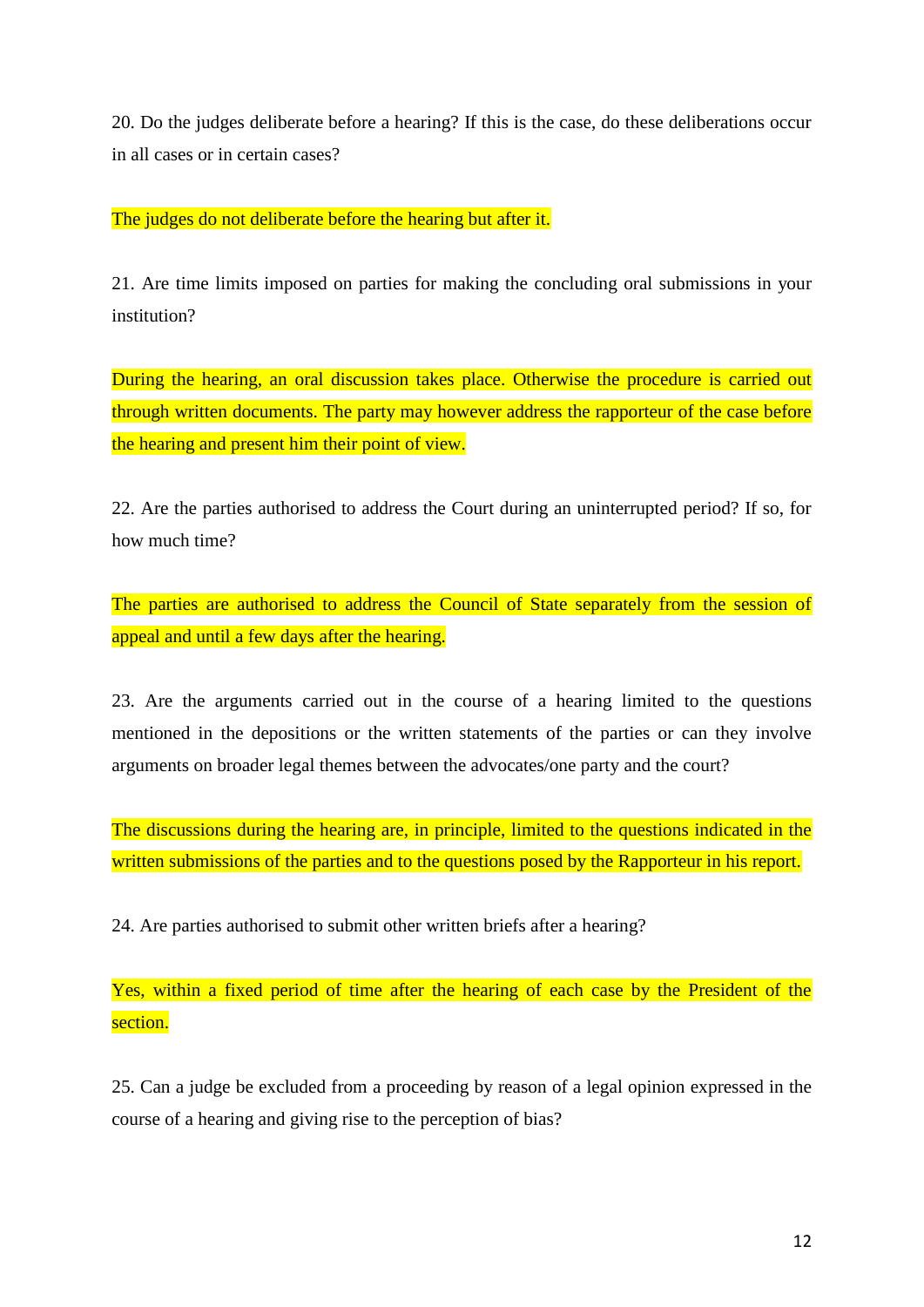Parties may request the exclusion of a judge from a procedure even on the basis of a legal opinion expressed at a hearing. This kind of request rarely succeeds.

#### **G. Written submissions of the parties**

26. What is the usual length and the level of detail of the written briefs of parties submitted to your institution? Please indicate the approximate number of pages (line spacing 1.5) of a "standard" written statement of the case.

| $0-5$ pages        |   |
|--------------------|---|
| 5-10 pages         | П |
| <u>10-20 pages</u> | □ |
| 20-30 pages        | П |
| 30-40 pages        | П |
| 40-50 pages        | П |
| $50 + pages$       |   |

20. Is there a maximum length for the written statements submitted by the parties in a case? If yes, please explain.

Often the appeals and the statements of case are huge in number, even for legal issues on which there is abundant case-law. Since 2012, Decree 18/1989 governing the Council of State provides that appeals must include a summary of the legal issues raised by the case not exceeding 200 words. In general, the lawyers are against limiting the number of pages for appeals and other statements of case.

#### **H. Examination of the case**

21. Can your institution raise points of law on its own initiative (i.e. ex officio) or is it restricted to the matters raised by the parties to the case?

Yes, the Council of State can raise points of law ex officio.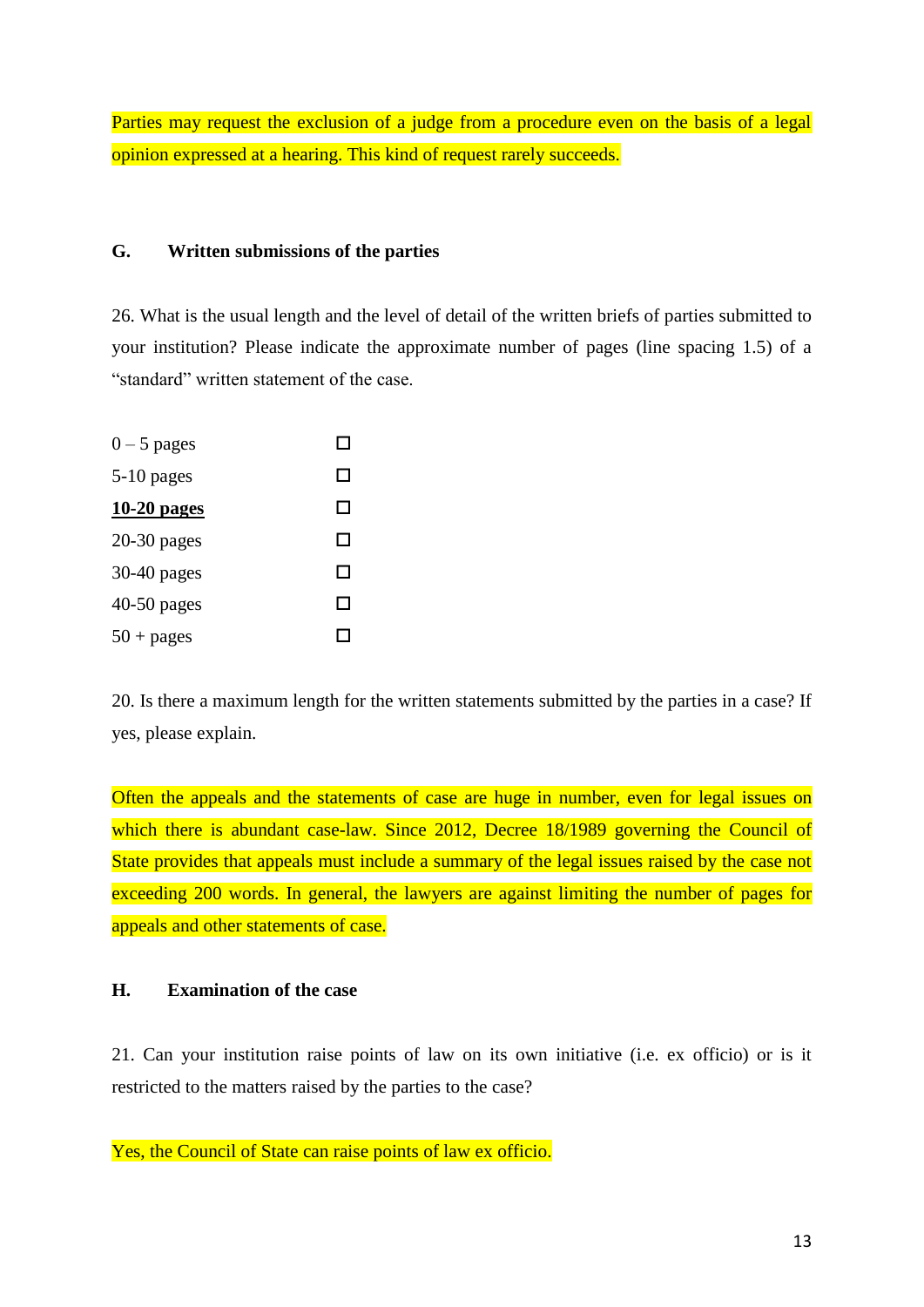22. In what way are arguments, deliberations and decision-making structured in your institution?

After the hearing or before the expiry of the period for possible additional conclusions of parties, there is the deliberation and then the Rapporteur draws up the decision later.

23. Does your institution deliberate in different languages? If so, please explain. For example, does your institution have multiple official languages?

The Council of State deliberates in Greek.

24. Are there rules, procedure or conventions which govern the conduct of arguments and votes?

If yes, please explain the rules applicable, etc.

It is the President of the section or the plenary session of litigation that directs the discussions during the deliberation. The Rapporteur examines all the issues raised by the case, the President allows those judges to speak who wish to pose a question or express an opinion and then voting is carried out. The youngest judge (from the point of view of the duration at the Council of State) votes first and so forth till the President.

25. How are preferences for particular issue communicated between judges?

During the deliberation, the judges express their opinions on all the issues raised by the case.

26. When a hearing is held, to what extent does the hearing (as opposed to the written briefs) influence the arguments, deliberations and the decision-making by the Court?

The hearing influences the deliberations and decision-making of the Council of State as it often helps to clarify certain aspects of the case but the Council of State examines the cases, largely on the basis of their appeals and the written statements of case of parties.

27. Are there other procedural rules or conventions which, according to you, have a significant impact on how cases are examined?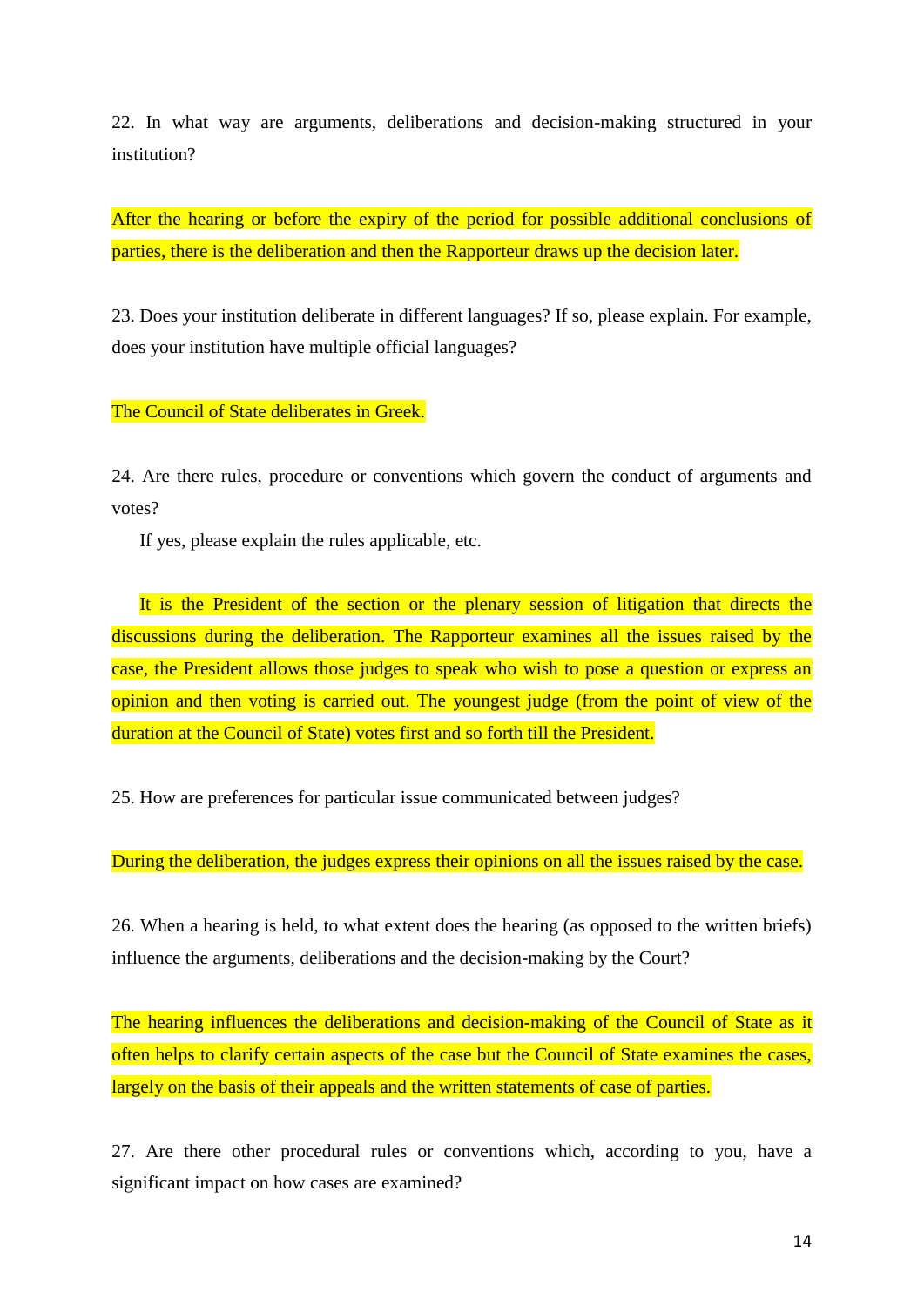# **I. The judgement of the institution**

28. Is the judgement delivered in the name of the institution or does each individual judge assigned to the case in question have the option of giving a separate judgement?

The judgement is delivered in the name of the institution.

29. If the judgement is delivered in the name of the institution, does a judge author it for the institution? If this is not the case, please explain how the judgement of the Court is authored for your institution. Do official rules or informal practices apply to the matter?

The Rapporteur of the case authors the decision.

30. In what way is the judgment/reasoning of the Court recorded?

The decision is authored and then the decision taken in a public session is rendered.

31. Does your highest institution make the distinction between the Judgement (i.e. the grounds) and the Order (i.e. the operative part of the judgment of the court)?

The Council of State differentiates between the reasons and operative part of the decisions.

32. Are there other distinctions of this type in the judgments given by your institution?

#### No.

**J. Time periods for the decision-making process**

No.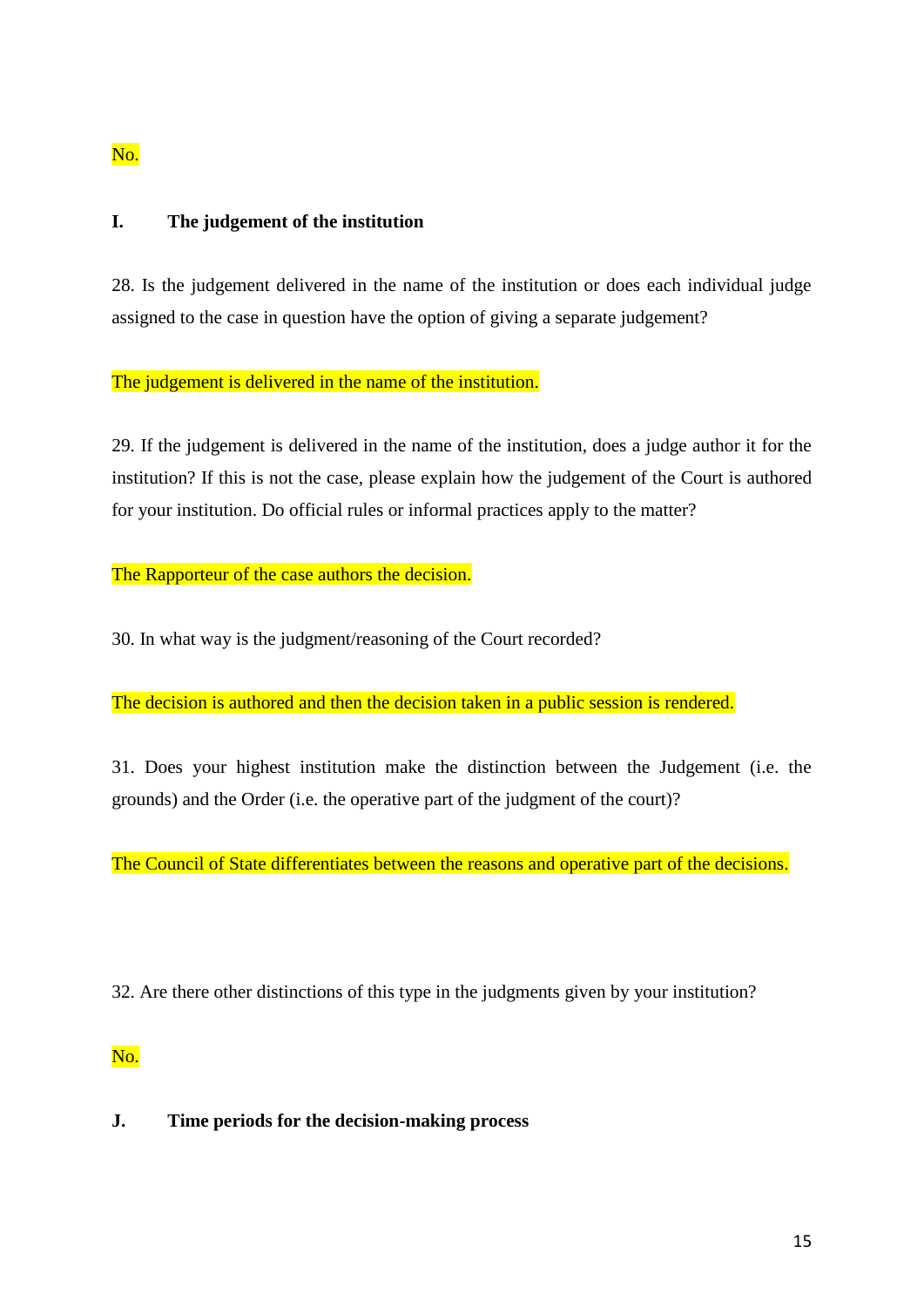33. How much time on an average elapses between the examination of a case by your institution and the delivery of a judgement? Please indicate the approximate time period between the cognisance of a case in the Supreme Administrative Court (rather than the date on which a case is submitted for the first time to a judge for examination) and the definitive resolution of the case by, for example, the delivery of a final judgment.

There is a difference of at least four years between the cognisance of the case in the system of the Council of State and the definitive resolution of the case.

34. Is there a specific mandatory time period which must be complied with for rendering the decision in all cases? If yes, please explain.

There is no specific time period which must be complied with for rendering the decision in all cases. However the Council of State regulation provides that the Rapporteur authors and delivers the decision to the project secretariat within eight months after the delivery of deliberation and that the President pronounces the judgment, insofar as possible, in two months after the decision draft is submitted to the Secretariat.

35. Are there mandatory time limits for certain categories of cases? If yes, please indicate the categories of cases and the time limits in question.

There are specific mandatory deadlines for provisional protection in cases related to public procurements. The hearing is scheduled within thirty days from the filing of appeal, the operative part of the order is pronounced within seven days from the hearing and the order itself (with reasons) must be delivered within twenty days after the hearing. Additionally, the hearing date for examination of appeals filed in these cases (after the urgency procedure) must be finalised within three months after the filing of appeal. In general, the provisional protection in all the categories of litigations is always granted as soon as possible.

36. If no time limit is imposed for deciding cases, is there a time period considered appropriate for the decision-making process? If yes, please explain.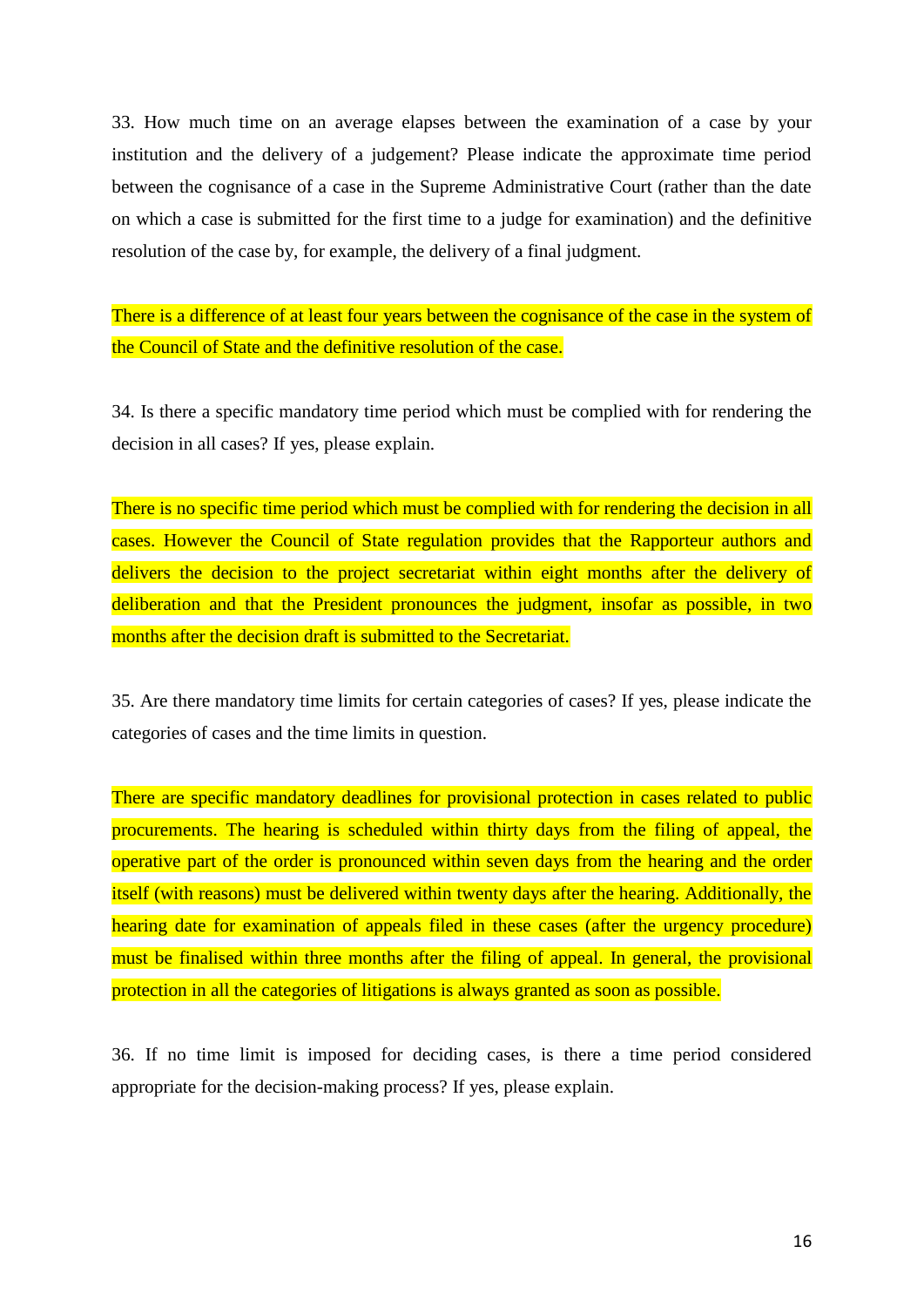37. If time limits are imposed on your institution for the decision-making process, is it on occasion difficult for the Court to comply with these time limits? If yes, what are the main reasons that explain these difficulties?

It is sometimes indeed difficult for the members of the Council of State to respect the aforementioned deadlines (in the answer to question 34) provided for in the Council of State regulation. The main reasons that explain these difficulties are, on the one hand, the work load on its members as well the obligation of a section to await the decision of a larger session having examined a case raising the same questions of law.

38. If no time limit is imposed for deciding cases, but a certain duration, by reason of conventions or practices, is considered appropriate for the decision-making process, is it difficult for the Court sometimes to comply with this time limit? If yes, what are the main reasons that explain these difficulties?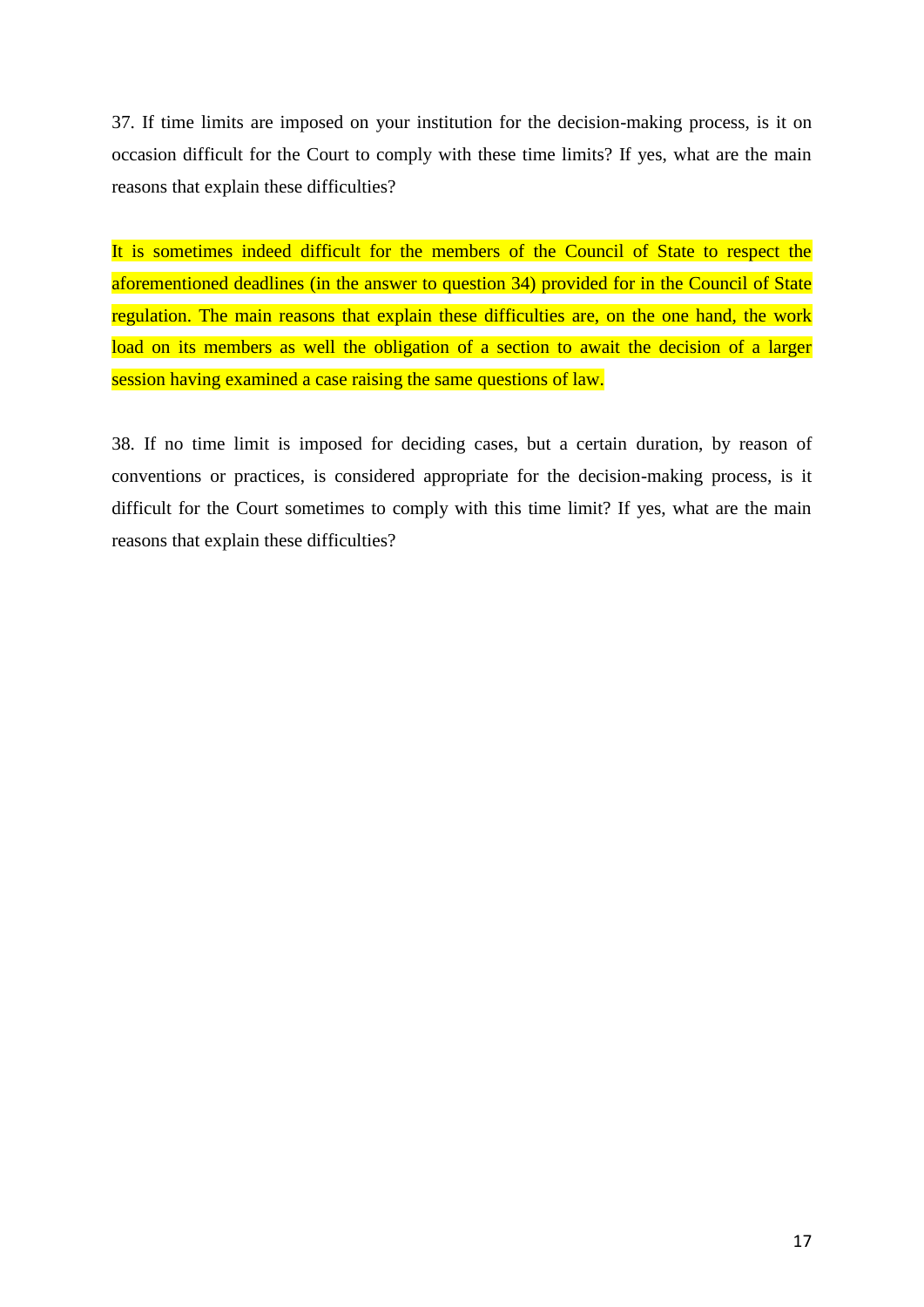#### **K. Evolution over time**

39. Have the procedures which you described in the previous responses evolved in a significant manner over the last five years?

The procedures described above have not evolved in a significant manner over the last five years. In recent years however, the Council of State has made significant efforts to reduce the duration of time elapsed between the cognisance of the case in the system of the Council of State and the definitive resolution of the case. These efforts start to produce the anticipated results The reduction in time required for definitive resolution of cases was possible due to efforts taken by all the judges of the Council of State and the government officials of its Secretariat as well as the legislative provisions voted for in 2010 having transferred certain categories of litigations to administrative tribunals and courts of appeal. The effects of these legislative provisions become more visible with time. Moreover, the legislative provisions of 2012 provide that the parties may request the Council of State for the case to be ruled faster if a public hearing has not been scheduled within 24 months after the appeal is filed. Also, a provision is made for a compensatory appeal by the same provisions in case of unjustified delays in delivering justice. Lastly, from 1<sup>st</sup> December 2018, the government officials and the judges of the Council of State appointed for this purpose prepare a bulletin for each registered appeal, which contains some preliminary information as regards the type of case, its difficulty, similar cases already pending with the Council of State, its urgency as well as possible related inadmissibilities. The order destined to facilitate the preparation and monitoring of all the cases, shall be applied during the probationary period from 1.12.2018 until 30.6.2019. At the end of this probationary period the results of the order shall be evaluated and the necessary provisions for its possible improvement shall be made.

40. If yes, have these changes had an influence on the way in which cases are examined and adjudicated?

41. Do these changes constitute an improvement, according to you> If yes, please explain.

#### **I. Other comments or observations**